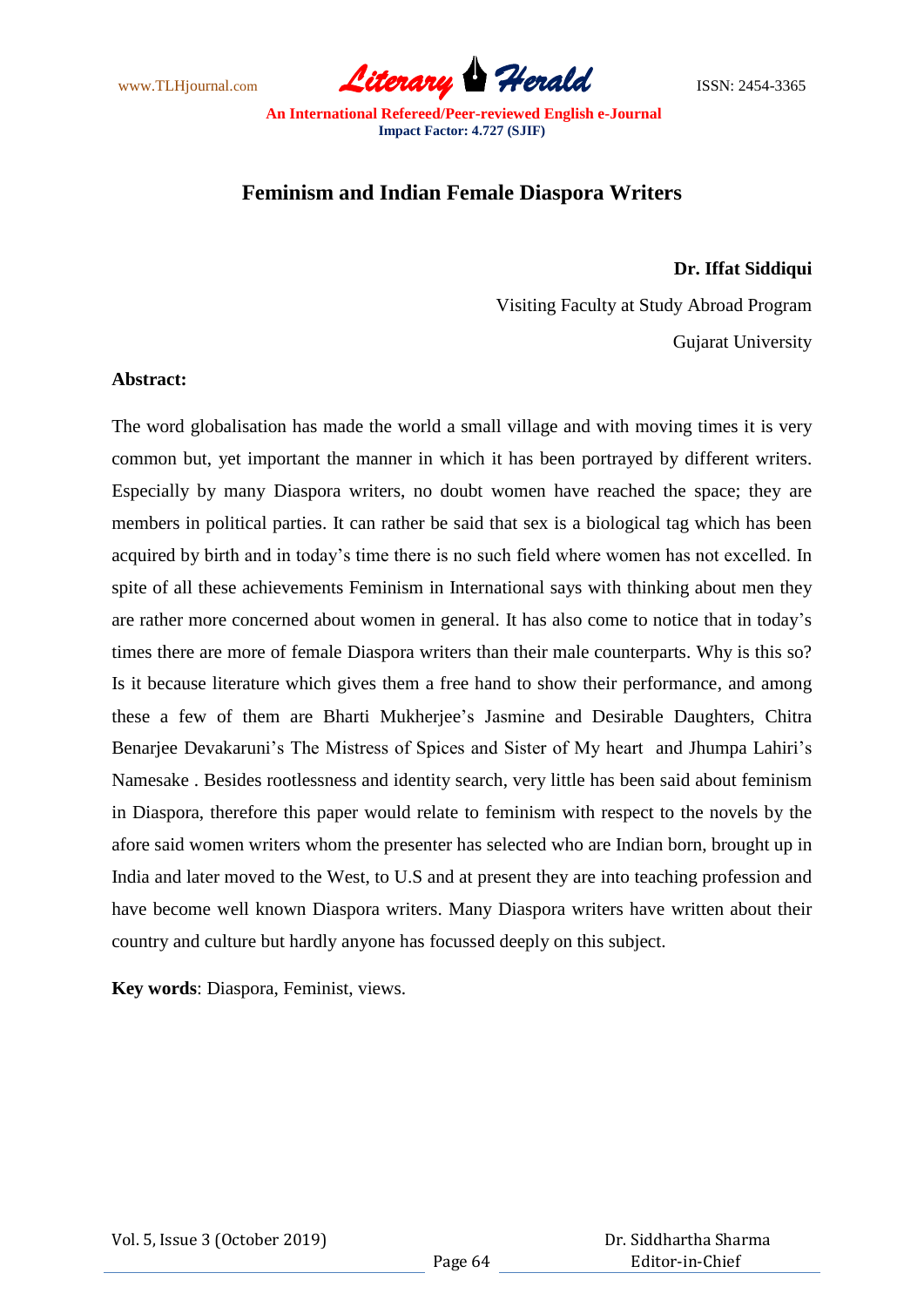www.TLHjournal.com *Literary Herald*ISSN: 2454-3365

#### **Feminism and Indian Female Diaspora Writers**

As Diaspora has become really very interesting as people are migrating and trying to discover new places. Just not discovering new places, but due to over development as well as opening of new horizons people try and move out from their country for their better prospects. Here the paper presenter has tried to discuss two such topics with amalgamation that is Diaspora and feminism. As in English literature we have various types of writers as prose, poets, dramatist, and novelist and so on. Among these there are some who focus more on feminine writers thinking about females and that has come to be labelled as feminism and along with this the presenter has combined Diaspora which would make my paper an important point of discussion. First of all I shall say about feminism which has no doubt become very old taboo, for in today"s time feminism hardly exist for women have come up in all walks of life. Standing along with men side by side sharing shoulder to shoulder, it is different that the society doesn't yet give them an equal platform. But as such if one goes to see we find women are far better in all aspects. I am not boasting this is the fact which is acceptable by the society, as they are able to handle feminine works which is specifically created for them, besides they are also able to stand side by side sharing the work assigned to them at work place. Wherever a woman may go she is always going to outstand in her work, for woman as we all know at home she is a daughter, sister, mother, friend, wife so many names she has who is always ready to do whatever the need and demand be. She has never bothered for herself always cared for near and dear ones. As and when it comes to her work place she has also always excelled, as there are so many women CEO"s who have always improved the status of the company for she has always remained a very good organizer as well as a real goal achiever, this makes woman always at the forefront.

Now coming to my paper it speaks about three such women writers who are diasporians as well as feminist as per the paper presenter's views. Beginning with Bharti Mukherjee who was born in 1940 and brought up in Kolkata along with her two sisters; they were given ample opportunities in academics which brightened their future. Later as their father migrated to the United Kingdom on getting a job and settled there in 1951. He has called them to United Kingdom, which gave them the opportunity to improve their language skills. Among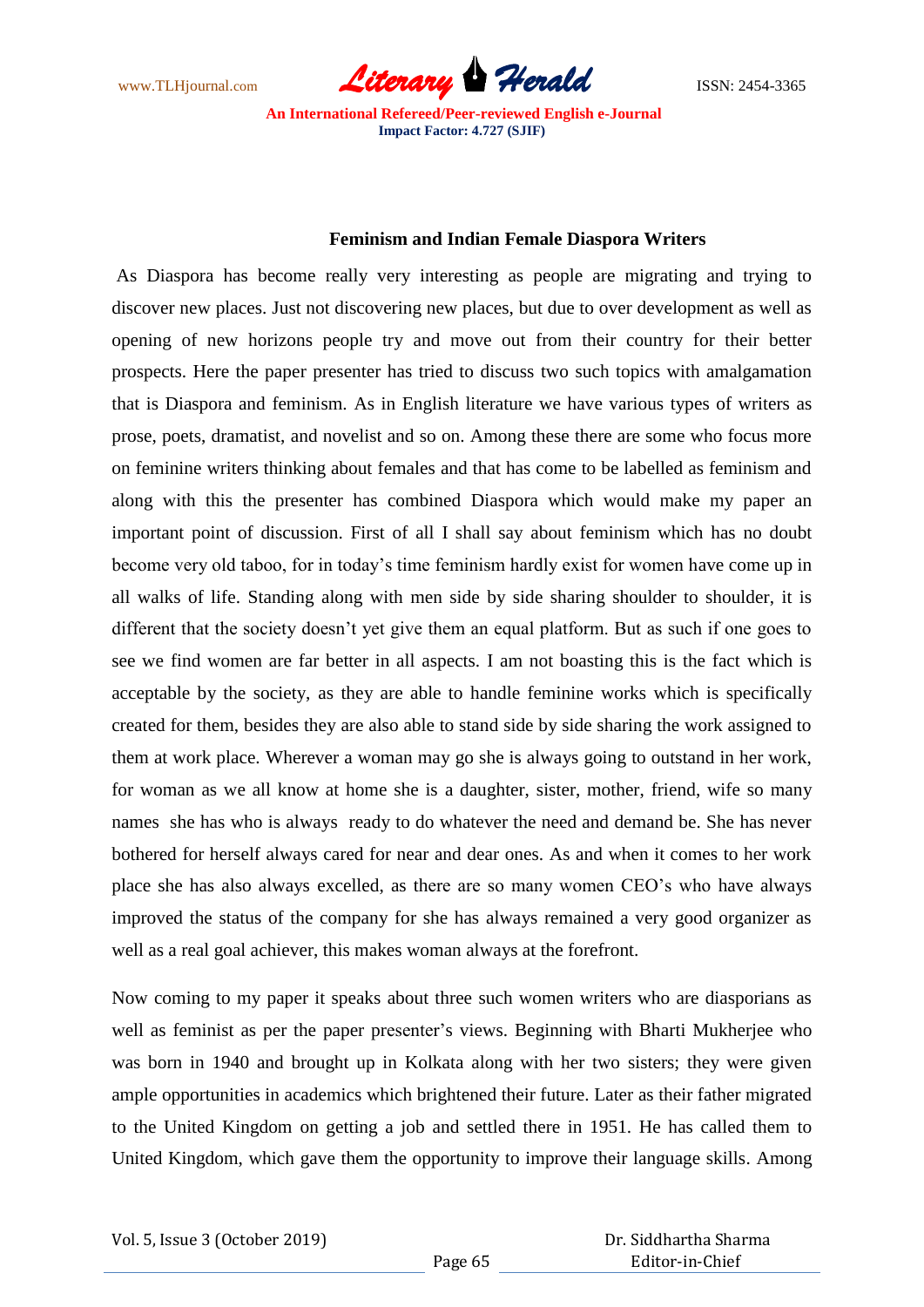www.TLHjournal.com *Literary Herald*ISSN: 2454-3365

the three sisters Bharti Mukherjee who turned out to be a prolific writer. She has written a number of short stories as well as novels, to name a few Jasmine, Desirable Daughters, The Tiger"s Daughter, The Tree Bride, etc. From these to be discussed here is Jasmine and Desirable Daughters which has typical traits about feminism, here Mukherjee has tried to transform the protagonist into new women. Jasmine from her very birth being the third girl child is shown to be as unwanted by the elderly people, and after reaching a certain age the fortune teller telling that she would be widowed at the age of seventeen, she disagrees to it and the fortune teller hits her on the forehead and she considers the wound to be her third eye. This incident transforms her and has given her a new identity, she gets married and her husband even passes away and she transforms herself without carrying of becoming a widow. With this taboo of widow she doesn't sit back and brood like other Indian females in fact she changes her identity moves ahead all alone. She goes to US as was her husband"s wish to go and complete his higher studies, here she has first changed her name from Jyoti to Jasmine having undergone many difficulties she reaches America by ship she even murders the person who had raped her and it is here the total change starts in her life. Wherever she has found shelter and protection, she has tried to take that help and always moved ahead with a new hope in life. After being raped for the first time in life she did learn a lot from that, no doubt the scar which she had received on her forehead has really acted as the third eye which she has called it Kali as the protector. No doubt she has changed names from Jyoti to Jasmine and from Jasmine to Jane and Jase, this all had happened just to remember her identity. Not just remembering her identity besides the identity has also changed her personality her work and made reach to great heights which have provided her a platform to stand for herself. These heights have helped her in many ways wherever she has worked, the work was full of dignity in spite of her having lost her virginity while moving from India to U.S. Besides these types of identity has helped her a lot and make her realize about the male dominated society, as well as about life that which was not easy to live alone yet somehow she did survive with lots of ups and down but with dignity without waging a war in her inner subconscious. As she says, "I wanted to become a person they thought they saw: humorous, intelligent, refined, and affectionate. Not illegal, not murder not widowed, raped, destitute, and fearful." (Jasmine 171) the abilities have helped her to adjust to the requirements of a changing environment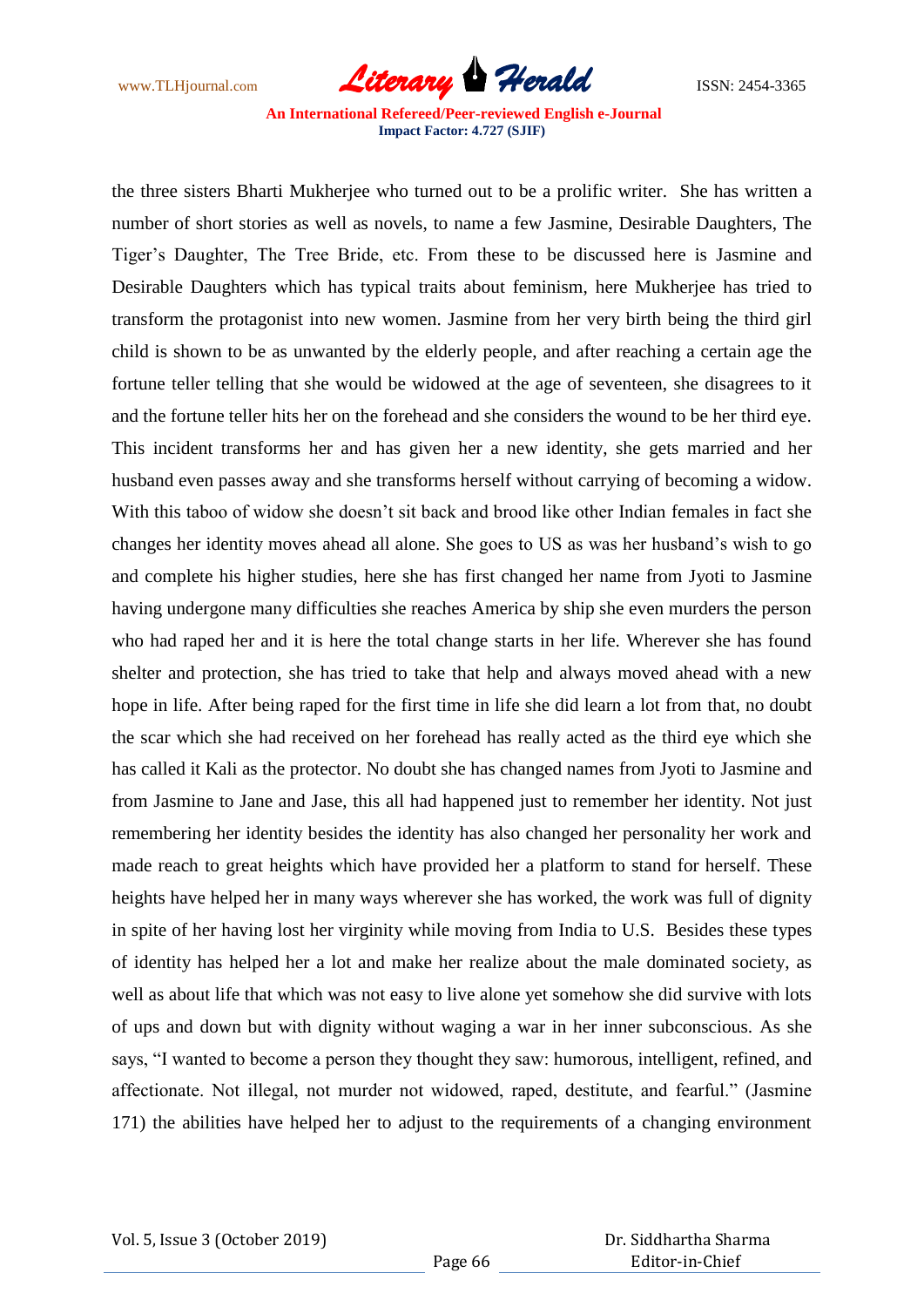www.TLHjournal.com **Literary Herald Herald** ISSN: 2454-3365

and to free from the past are Jasmine's skills. Such things have changed Jasmine and reality is revolving round her and she has realized the truth about the prevailing society.

The next novel **Desirable Daughters** also show certain feministic trends as well as autobiographical. It is a story about three sisters who are born and brought up in Calcutta in a very traditional, wealthy Brahmin family but they are never constrained by a society with little regard for society. All three sisters have a constant conflict in their minds of native and foreign cultures. As we have the main protagonist who was from her very childhood told that she would be widowed immediately after her marriage, to mitigate the malefic aspects of her horoscope she was married first to a tree prior her engagement. These are certain feministic views but such feministic views would never be approved by the American feminism in fact these would be considered as orthodoxy. Here it clearly shows that Tara Lata the protagonist and her sisters confront throughout the novel. In the beginning we find Tara who had been married to rich wealthy Brahmin even bears a son from him and later moving to U.S. divorces him and stays with her white boy friend and her son Rabi. They even come to India which not liked by her one of the sister's named Parvati who didn't move to the west. Her taking divorce is known by all but nobody mentions about it nor do they dare to ask her. Parvati another feminist has married to the person whom she loved rather than undergoing an arranged marriage and settled in Mumbai and the third sister Padma who was a well-known news anchor has also moved to the west and runs a designer sari business. This shows the main traits of feminism as all the three had been educated in convent school and belonged to wealthy Bengali family.

Besides we find Padma having affair with a Christian man and she also bears a son from him who is illegitimate named as Christopher Dey, this is shown when both come to visit Parvati and he calls her aunty. Such things are intolerable by the Indian society and especially by the Brahmin caste to which they belong. Such things happen with all the three sisters which forces them to think for their past, as to what culture they were rose. Along such things an incident takes place with Tara her boy friend leaves her and moves out of the apartment they were sharing. Here we find all the three sisters with a life full of inconsistency are forced to find their past, though they live a liberating life but an unknown feminist way. There is self destruction and self construction taking place in parallel. They seem to be rather more as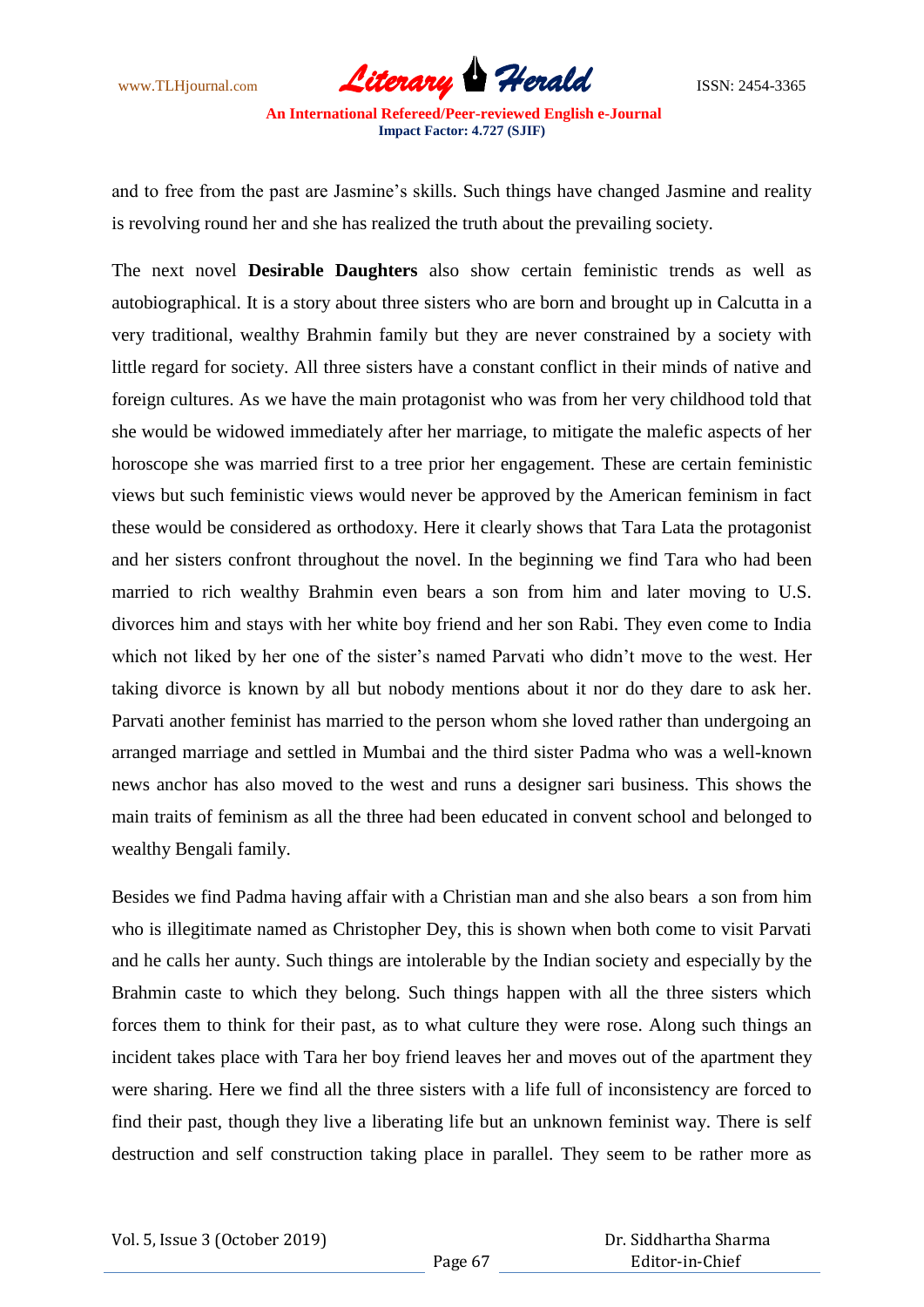www.TLHjournal.com **Literary Herald Herald** ISSN: 2454-3365

modern feminist approach as there is independence among them, mobility and outspokenness with a deep sense of affinity with familial and communal others.

We find all the three sisters have taken a break from the traditional and clichéd roles and started living a life of their own way. They are trying to adjust with the so called modern society. The three of them have their own way of adjusting themselves, with different aspects of society. Padma lives a complacent life, where as Tara lives a free ultra modern life though a divorce yet she lives a life full of freedom. Whereas Parvati is opposite of the two staying with her husband following both modern and traditional values. Here Bharti Mukherjee seems to be showing the traditional as well as modern aspects of female characters balancing female identity. Padma and Parvati are following the safer zones whereas Tara is shown to be more preoccupied with modernity. Padma who also lives in the U.S. reminds Tara to follow the role of Sita and Savitri but Tara is self engrossed and considers Padma"s instruction as male chauvinistic and ignores them as she looks at her son who was a gay and this has changed her entire life setup which she has accepted to be modern. She also has indomitable courage to transcend the boundaries and form a new life for herself. These are certain feministic traits in Bharti Mukherjee"s Jasmine and Desirable Daughters.

Coming to next novelist Chitra Benarjee Divakaruni she too belongs to Bengal, transcended boundaries negotiating two different worlds from various perspectives. Here as I am supposed to show her as a feminist I have selected her novel 'The Mistress of Spices'. In fact "The Mistress of Spices" was also filmed by a British film maker Gurinder Chadha. In **The Mistress of Spices** no doubt she is autobiographical as well as diasporic, for whatever having witnessed and experienced in her life has put down making it autobiographical. Then as she relates every incident with her home town and the importance of the things utilized and how she has shown an Indian girl the protagonist named, Tilo whose life is transformed after one particular incident which has forced her towards selling spices. These spices she relates each of them to healing something or the other in life and how most of the Indians coming to buy those spices at the shop have a feeling of being helped by Tilo. Besides the healing power she also turned to be the fortune teller, she sets her practice at the grocery store in Oakland, California. She vowed to be mistress, and she could foretell what would happen and what had happen. As of who stole the water carrier's buffalo, where the gold was buried etc... One day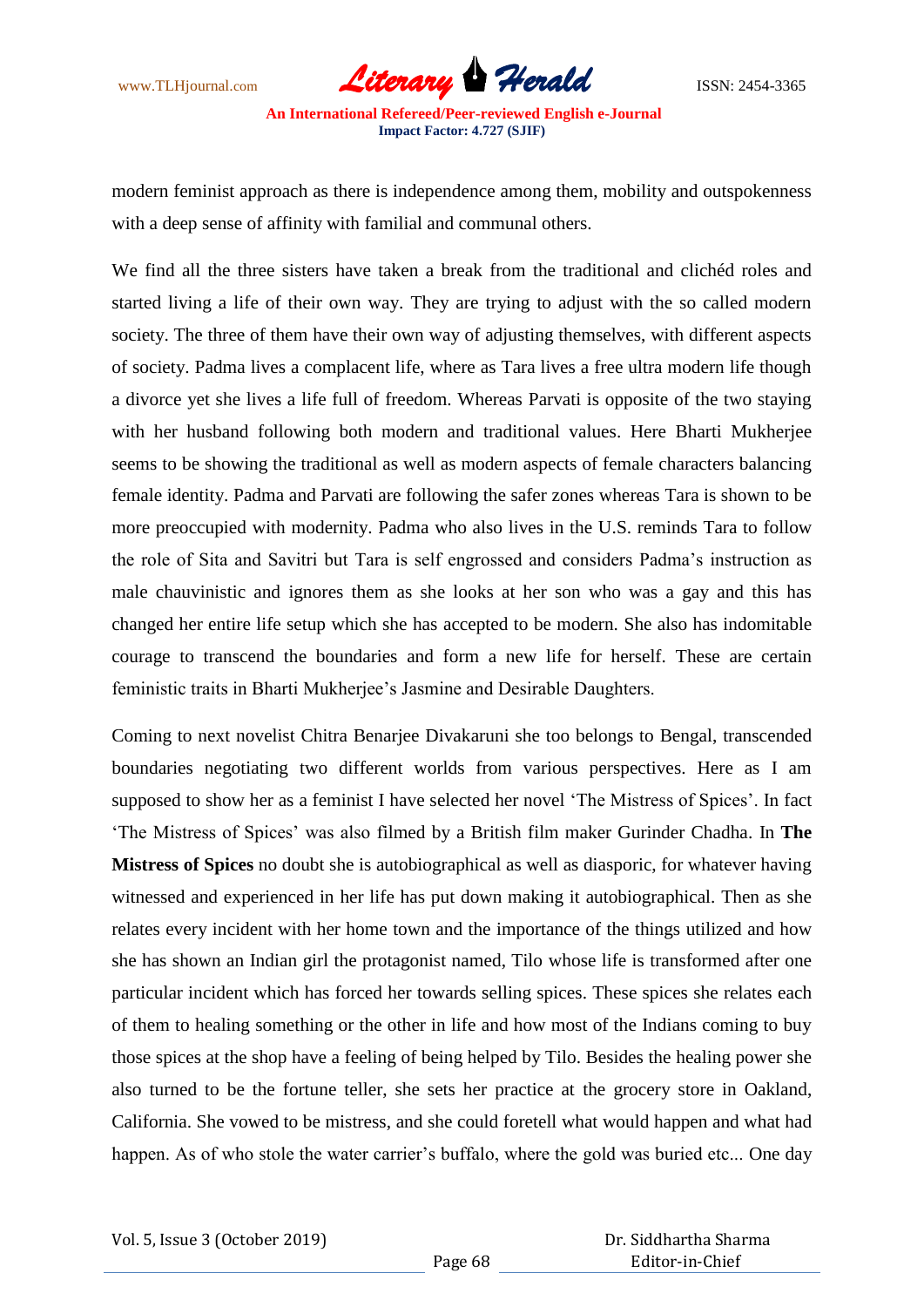www.TLHjournal.com *Literary Herald*ISSN: 2454-3365

pirates came to know about her and she tried spells to stop them. Yet she was carried away and she was named as Bhagyawati, Bringer of Luck. Such things portray her as feminist for the experiences which she undergoes and yet she remains in the prayers of her customers and works for them in their times of needs which alone is enough to be called as a very strong headed woman. She is shown to be very fearless in spite of undergoing such a lot of torment, she never moves back on the contrary is always at the fore front ready to help anyone at any time.

Tilo holds together supernatural life and the vicissitudes of modern life, considered as witch woman with all magical powers; she is portrayed as a living breathing real, she is one of the finest creations by Devakaruni. She is the structural and magical pivot of the novel; she holds together the various characters and events in the novel. She is uniting and harmonising force who feels the need of anyone visiting her store. She has sympathy and consideration for the transplanted Indians in America. Thus can be considered as a female principle in life, which presents the disruptiveness of change and the power, beauty, strength and validity of redefining one's own individual identity within a broader universal context making it a complete feminism Diaspora. Devakaruni at times is said to have undergone all the torment in her life to survive by herself which has forced her to mention certain things in her novel through the mouth of Tilo the protagonist of the novel as Tilo is the bridge between herself and the sufferers. She is an elegant advisor, an up bringer of healing powers, a remedial Champion. How does she possess these magical powers? Is it possible? Is it real? All these questions coming to one"s mind is secondary and dismissal. She can be accepted as she is a life giver, restorer of health and hope. She admits frankly and says that she is a mistress of spices. "she can work the others too like mineral, metal, earth, sand and stone, the gems with their cold clear light; the liquid that burns their hues into our own eyes till we see nothing else." Pg 5. She learned them on the island of spices. Such things make her a real feministic person which can undoubtedly call her a feministic person as well as her novel can be considered as a feminist novel. There are various such incidents mentioned by Devakaruni through the mouth of her protagonist Tilo who resemble her and make it an autobiographical as well as a feminist novelist.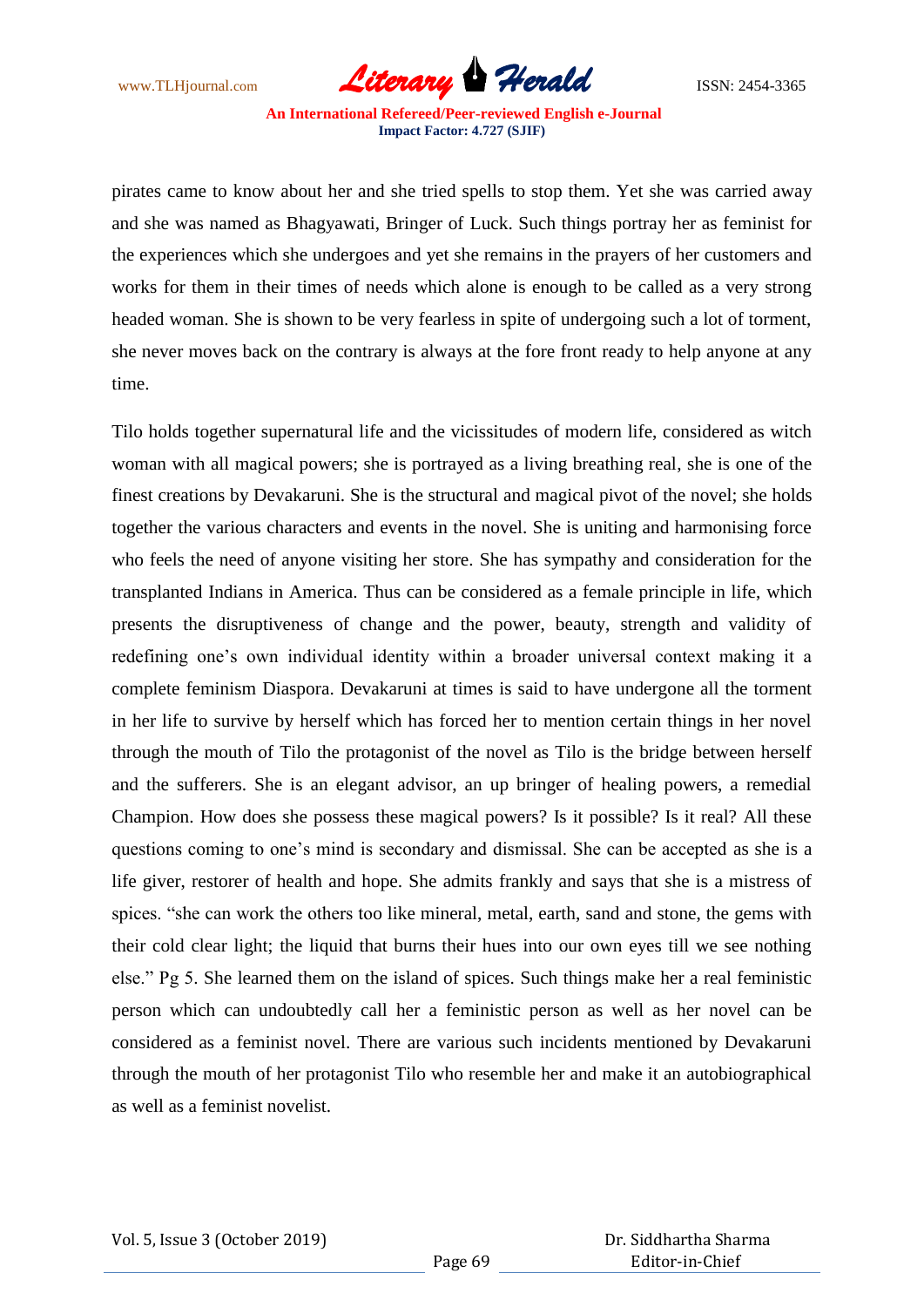www.TLHjournal.com **Literary Herald Herald** ISSN: 2454-3365

The third feminist novelist is Jhumpa Laheri much has been said, discussed and written about her as a diaspora writer, but very little has been considered about her as a feministic person. This is what has made me focus on and put it down as a feministic person her most famous novel **The Namesake.** She too was a second generation Indian America her parents also migrated from West Bengal to London where she was born and later settled in the U.S. she has spoken a lot about east west encounters, cultural displacement, loss of identity alienation and despair. With all these things she too has a tinge of feminism, in her novel Namesake as well. As such the title of the novel suggest as to how the entire novel focuses on the name of the protagonist "Gogol" this has an autobiographical ting for it had disturbed Lahiri when her teacher had changed her name from Jhumpa to Lahiri and this name had always given her an embarrassed feeling. Besides her husband who had read a Russian novel named Gogol and on the basis of that novel he had wanted to give his son this name that is what makes it an autobiographical. Now here in the novel as such the story revolves around Gogol only son of Ashima and Ashoke, yet according to my perception Laheri can be also called feminist, for Gogol who was first dating Ruth leaves him and moves apart, later he meets Moushumi who a family friend"s daughter he gets engaged with her and after a period of time they get married as per their Bengali ceremony. Soon she also meets her ex-fiancé and getting infatuated towards him, soon Gogol finds out about their relation and he divorces her. Here Laheri has very well shown how her female characters are also very strong. After Ashoke"s death Ashima doesn"t want to rely on her kids in fact she wants to be independent and return to Calcutta, she doesn"t want to be burden to her kids. Even though her kids are ready to keep her, it is Ashima who wants to have an independent life. All Laheri"s female characters Ashima, Moushumi, Ruth, Maxine, Sonia whatever be their role don"t repent anywhere for whatever happens to them nor do they move back in life they are always shown as moving ahead which is a feministic nature. Though most of her novels reveal a lot of autobiographical element, with a tinge of dilemma which is usually the nature of Diaspora novels. Besides this due to the strong headedness of her female characters she can be called a feminist. As most of the Diaspora novelist are always in search of rootlessness clinging for it as a part of search of identity, as they are always struggling and shifting to be away from their culture so as to achieve a new identity.